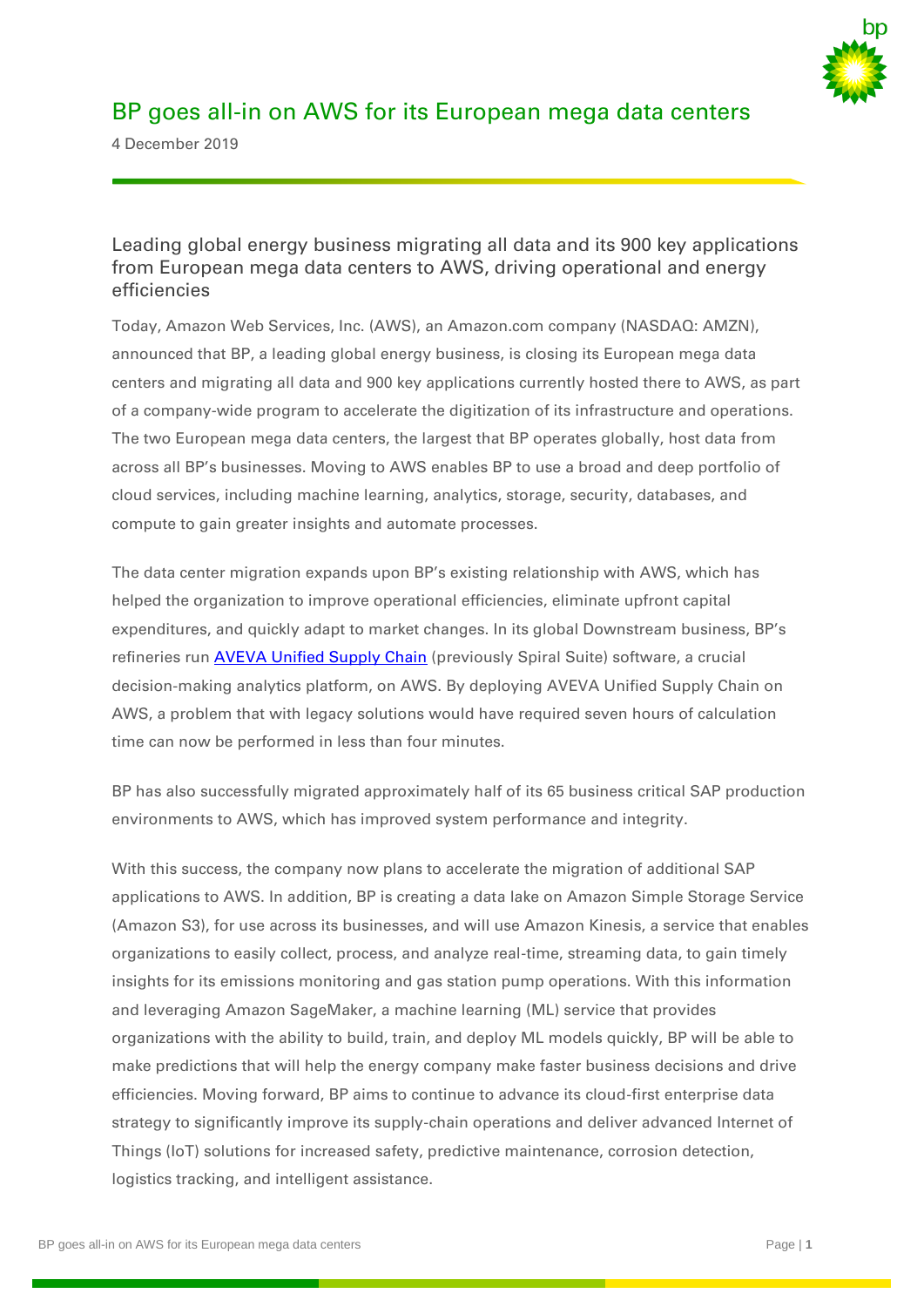BP's cloud-first IT approach is helping it simplify processes and enhance productivity as part of its strategy to help advance the energy transition. In support of the energy transition, the companies announced in a separate release, [BP signs sustainable energy agreements with](https://www.bp.com/en/global/corporate/news-and-insights/press-releases/bp-signs-sustainable-energy-agreements-with-amazon-web-services.html)  [Amazon Web Services,](https://www.bp.com/en/global/corporate/news-and-insights/press-releases/bp-signs-sustainable-energy-agreements-with-amazon-web-services.html) that AWS has signed two renewable energy projects with BP that will provide over 170 megawatts (MW) of wind and solar capacity in Sweden and Spain each year over the next decade to supply energy to Amazon's fulfillment network in Europe and Amazon Web Services data centers.

"We've been working with AWS for many years, and today's announcements further strengthen that relationship. AWS is helping BP to transform our operations, and together we are using the cloud and renewable energy resources to drive energy efficiencies," says BP CIO Steve Fortune. "Exiting our European data centers and migrating to AWS supports our digital transformation agenda, and we're excited about the possibilities for increased flexibility, operational efficiencies, and opportunities to innovate while helping to advance the energy transition."

"We are pleased to expand our relationship with BP as the company moves its largest mega data centers, which host mission-critical data applications, to AWS," said Bill Vass, VP Technology, Storage, Automation, and Management at AWS. "AWS is the world's leading cloud, with an unmatched portfolio of cloud services, proven performance, and operational expertise, which is why global companies like BP trust AWS to support their digital transformations."

# Note to Editors

#### About Amazon Web Services

For over 13 years, Amazon Web Services has been the world's most comprehensive and broadly adopted cloud platform. AWS offers over 175 fully featured services for compute, storage, databases, networking, analytics, robotics, machine learning and artificial intelligence (AI), Internet of Things (IoT), mobile, security, hybrid, virtual and augmented reality (VR and AR), media, and application development, deployment, and management from 69 Availability Zones (AZs) within 22 geographic regions, with announced plans for 13 more Availability Zones and four more AWS Regions in Indonesia, Italy, South Africa, and Spain. Millions of customers—including the fastest-growing startups, largest enterprises, and leading government agencies—trust AWS to power their infrastructure, become more agile, and lower costs. To learn more about AWS, visit aws.amazon.com.